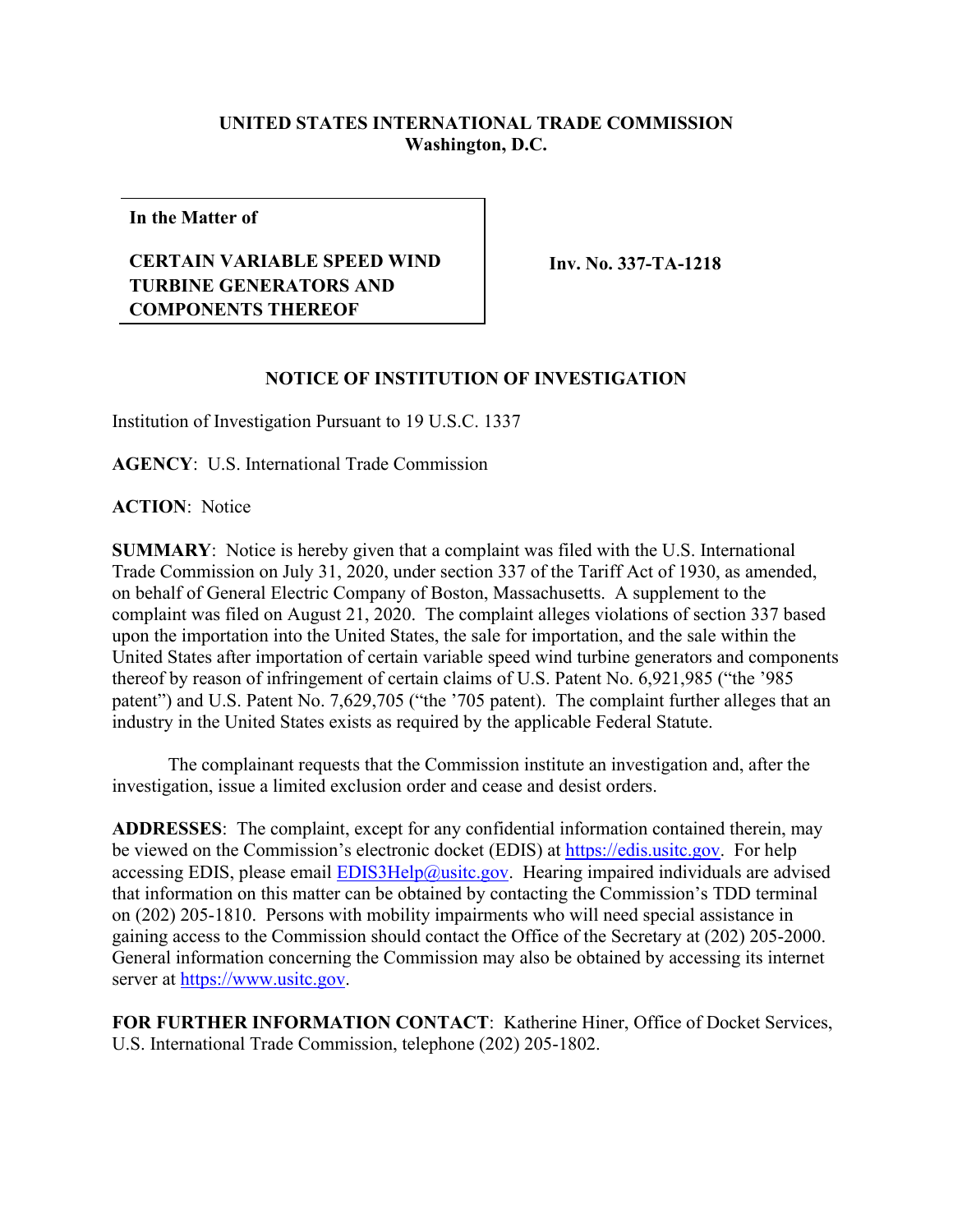## **SUPPLEMENTARY INFORMATION**:

**AUTHORITY**: The authority for institution of this investigation is contained in section 337 of the Tariff Act of 1930, as amended, 19 U.S.C. 1337, and in section 210.10 of the Commission's Rules of Practice and Procedure, 19 C.F.R. 210.10 (2020).

**SCOPE OF INVESTIGATION**: Having considered the complaint, the U.S. International Trade Commission, on September 1, 2020, **ORDERED THAT** –

(1) Pursuant to subsection (b) of section 337 of the Tariff Act of 1930, as amended, an investigation be instituted to determine whether there is a violation of subsection (a)(1)(B) of section 337 in the importation into the United States, the sale for importation, or the sale within the United States after importation of certain products identified in paragraph (2) by reason of infringement of one or more of claims 1, 3, 6, 7, 12, 21-24, 29, 30, and 33-38 of the '985 patent and claim 1 of the '705 patent; and whether an industry in the United States exists as required by subsection (a)(2) of section 337;

(2) Pursuant to section 210.10(b)(1) of the Commission's Rules of Practice and Procedure, 19 C.F.R. 210.10(b)(1), the plain language description of the accused products or category of accused products, which defines the scope of the investigation, is "variable speed wind turbine generators having low and zero voltage ride through capability and components thereof, namely generators, power converters, uninterruptible power supplies, turbine controllers, blade pitch control systems, and converter controllers";

(3) For the purpose of the investigation so instituted, the following are hereby named as parties upon which this notice of investigation shall be served:

(a) The complainant is:

General Electric Company 5 Necco Street Boston, MA 02210

(b) The respondents are the following entities alleged to be in violation of section 337, and are the parties upon which the complaint is to be served:

> Siemens Gamesa Renewable Energy Inc. 3500 Quadrangle Boulevard Orlando, FL 32817

> Siemens Gamesa Renewable Energy A/S Borupvej 16 7330 Brande, Denmark